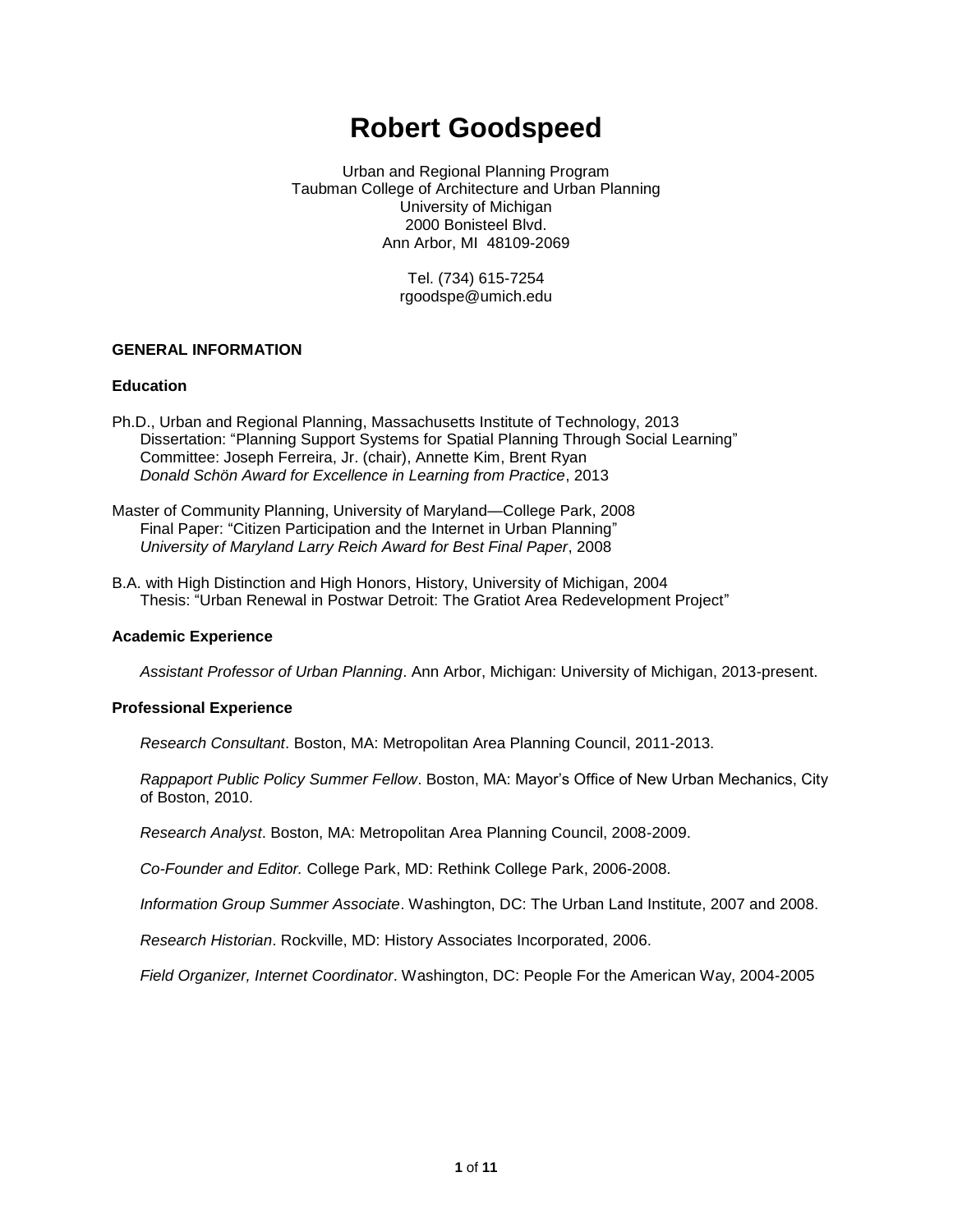# **SCHOLARLY WORK**

#### **Peer-Reviewed Journal Articles**

Goodspeed, Robert. "Participatory E-Planning with Civic Crowdfunding: Donor Background, involvement, and Social Capital Outcomes." *International Journal of E-Planning Research* 8 (2019): 68-87.

Robert Goodspeed, Anikka Van Eyl, Lynn Vaccaro. "Analyzing stakeholder's perceptions of uncertainty to advance collaborative sustainability science: Case study of the watershed assessment of nutrient loads to the Detroit River project." *Environmental Impact Assessment Review* 72 (2018): 145-156.

Goodspeed, Robert, Xiang Yan, Jean Hardy, V.G.Vinod Vydiswaran, Veronica J. Berrocal, Philippa Clarke, Daniel M. Romero, Iris N. Gomez-Lopez, Tiffany C. Veinot. "Comparing the Data Quality of GPS Devices and Smartphones for Assessing Relationships between Place, Mobility, and Health: A Field Study." *JMIR mHealth* 6 (2018): e168.

Shen, Ying, Philippa Clarke, Iris N Gomez-Lopez, Alex B Hill, Daniel M Romero, **Robert Goodspeed**, Veronica J Berrocal, VG Vinod Vydiswaran, Tiffany C Veinot. "Using Social Media to Assess The Consumer Nutrition Environment: Comparing Yelp Reviews With A Direct Observation Audit Instrument For Grocery Stores." *Public Health Nutrition* 22 (2019): 257-264.

Jean Hardy, Tiffany C Veinot, Xiang Yan, Veronica J Berrocal, Philippa Clarke, **Robert Goodspeed**, Iris N Gomez-Lopez, Daniel Romero, VG Vinod Vydiswaran. "User Acceptance of Location-Tracking Technologies in Health Research: Implications for Study Design and Data Quality." *Journal of Biomedical Informatics* 79 (2018): 7-19.

Goodspeed Robert, Hackel Cassie. "Lessons for Developing a Planning Support System Infrastructure: The Case of Southern California's Scenario Planning Model." *Environment and Planning B: Urban Analytics and City Science*. (2017).

Iris Gomez-Lopez, Philippa Clarke, Alex B. Hill, Daniel M. Romero, **Robert Goodspeed**, Veronica J. Berrocal, V.G. Vinod Vydiswaran, Tiffany C Veinot. "Using Social Media to Identify Sources of Healthy Food in Urban Neighborhoods." *Journal of Urban Health* (2017).

Goodspeed, Robert. "Research Note: An Evaluation of the Elo Algorithm for Pairwise Visual Assessment Surveys." *Landscape and Urban Planning* 157 (2017): 131-137.

Goodspeed, Robert. "Digital Knowledge Technologies In Planning Practice: From Black Boxes To Media For Collaborative Inquiry." *Journal of Planning Theory & Practice* 17.4 (2016): 577-600.

Goodspeed, Robert, Catherine Riseng, Kevin Wehrly, Wenting Yin, Lacey Mason, Benjamin Schoenfeldt. "Applying Design Thinking Methods to Ecosystem Management Tools: Creating the Great Lakes Aquatic Habitat Explorer." *Marine Policy* 69 (2016): 134-145.

Goodspeed, Robert. "Sketching and Learning: A Planning Support System Field Study." *Environment and Planning B* 43.3 (2016): 444-463.

Goodspeed, Robert. "Smart Cities: Moving Beyond Urban Cybernetics to Tackle Wicked Problems." *Cambridge Journal of Regions, Economy, and Society* 8.1 (2015): 79-92.

Goodspeed, Robert. "From Public Records to Open Government: Access to Massachusetts Municipal Geographic Data." *URISA Journal* 23.2 (2011): 21–32.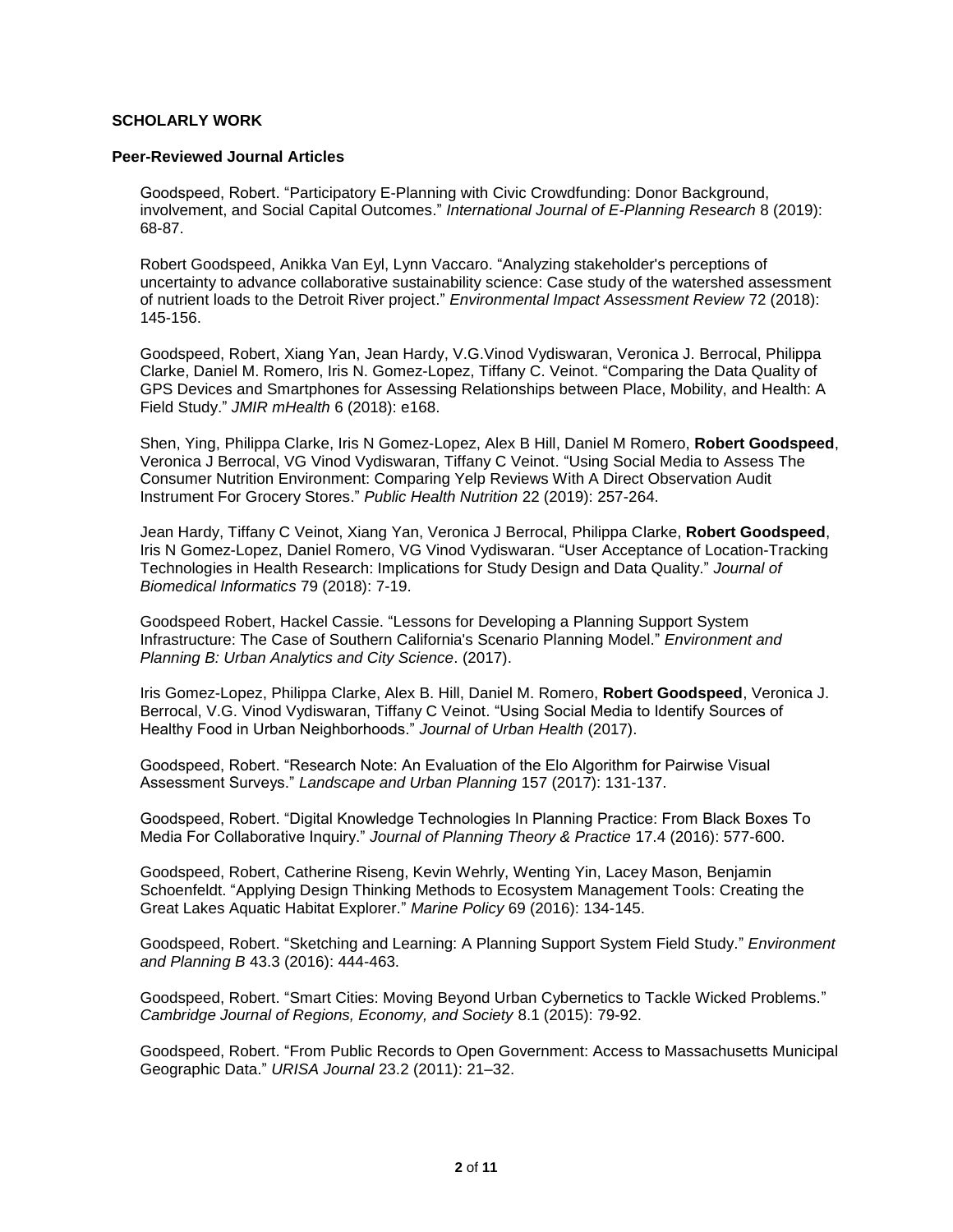# **Peer-Reviewed Book Chapters**

Goodspeed, Robert and Peter Pelzer. "Organizing, Facilitating, and Evaluating Planning Support System Workshops." Handbook on Planning Support Science. Ed. Stan Geertman and John Stillwell. Edward Elgar. Forthcoming.

Goodspeed, Robert, Peter Pelzer, and Christopher Pettit. "Planning Our Future Cities: The Role Computer Technologies Can Play." *Planning Knowledge and Research*. Ed. Thomas W. Sanchez. New York: Routledge, 2018. 210-225.

Goodspeed, Robert, Joseph Grengs. "Domain Application: Urban and Regional Planning." *The GIS&T Body of Knowledge*. Ed. John Wilson. University Consortium for GIS. 2017. Published online: <http://gistbok.ucgis.org/bok-basic-page/welcome-gist-body-knowledge>

Goodspeed, Robert. "Urban Informatics: Defining an Emerging Field." *Big Data for Regional Science*. Eds. Laurie A. Schintler and Zhenhua Chen. New York: Routledge, 2018. 324-335.

Goodspeed, Robert, Xiang Yan. "Crowdsourcing street beauty: Visual Preference Surveys in the Big Data Era." *Big Data for Regional Science*. Eds. Laurie A. Schintler and Zhenhua Chen. New York: Routledge, 2018. 75-93.

Pelzer, Peter, Robert Goodspeed, Marco te Brömmelstroet. "Facilitating PSS Workshops: A Conceptual Framework and Findings from Interviews with Facilitators." *Planning Support Systems and Smart Cities*. Eds. S.C.M. Geertman, Joseph Ferreira, Robert Goodspeed, and John Stillwell. Berlin: Springer, 2015. 355-369.

## **Books**

Geertman, S.C.M., Joseph Ferreira, Robert Goodspeed, and John Stillwell, eds. *Planning Support Systems and Smart Cities*. Berlin: Springer, 2015.

#### **Peer-Reviewed Published Conference Papers**

V.G.Vinod Vydiswaran, Daniel M. Romero, Xinyan Zhao, Deahan Yu, Iris Gomez-Lopez, Jin Xiu Lu, Bradley Iott, Ana Baylin, Philippa Clarke, Veronica Berrocal, **Robert Goodspeed**, Tiffany Veinot. "Bacon bacon bacon": Food-related tweets and sentiment in metro Detroit. In Proceedings of the 12th International AAAI Conference on Web and Social Media (ICWSM), 2018. To appear.

Goodspeed, Robert. "The Limited Usefulness of Social Media and Digital Trace Data for Urban Social Research." *When the City Meets the Citizen Workshop, Seventh International AAAI Conference on Weblogs and Social Media*. 2013, Cambridge, MA. AAAI Technical Report WS-13-04.

Goodspeed, Robert, Christian Spanring and Timothy Reardon. "Crowdsourcing as Data Sharing: A Regional Web-based Real Estate Development Database." *6th International Conference on Theory and Practice of Electronic Governance*. 2012, Albany, NY. New York, NY: ACM, 460-463.

#### **Scholarly Work Under Review**

Goodspeed, Robert, Tian Xie, Tawanna Dillahunt, Josh Lustig. "An Alternative to Slow Transit, Drunk Driving, and Walking in Bad Weather: An Exploratory Study of Ridesourcing Mode Choice and Demand."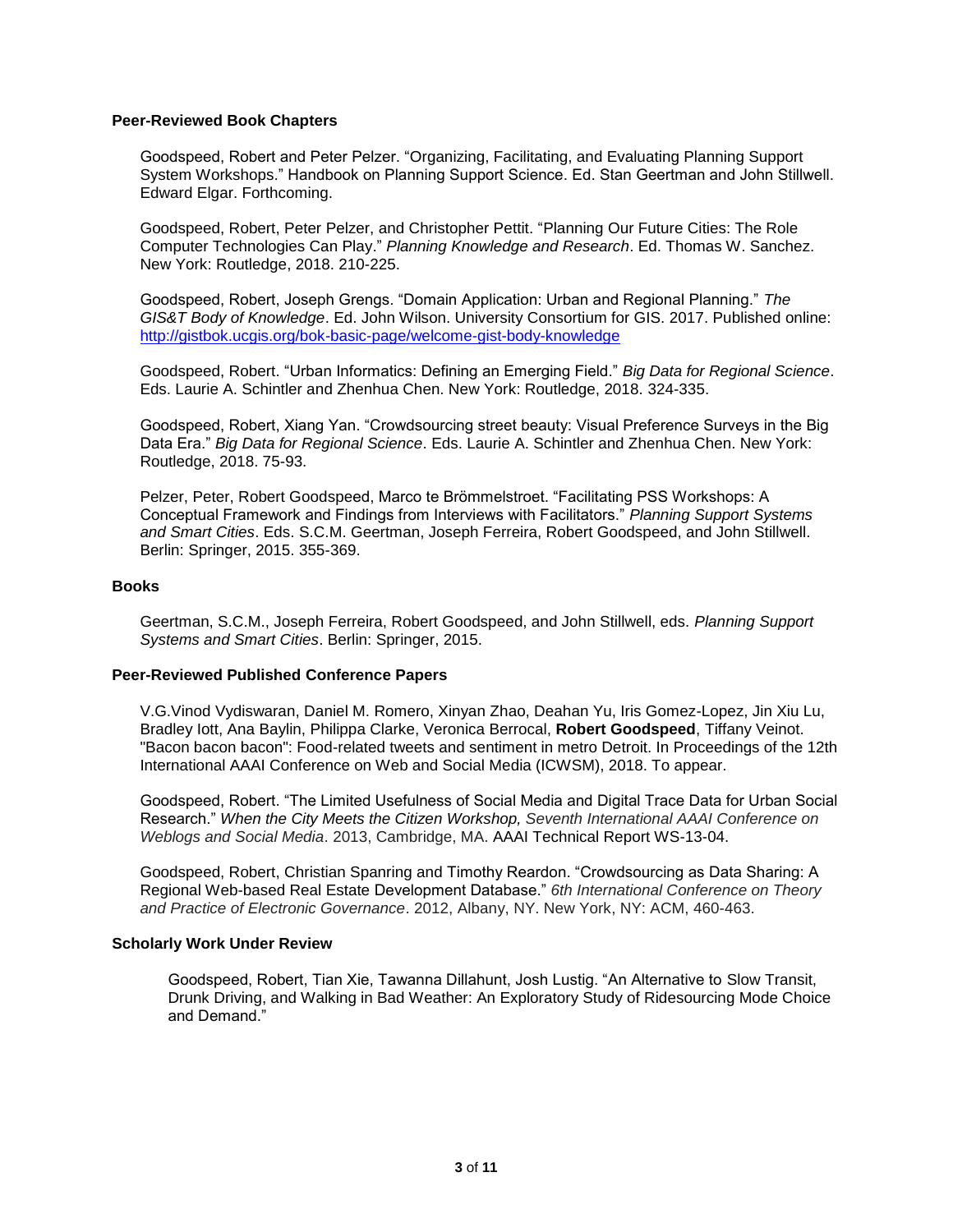# **Reports**

Goodspeed, Robert, Lacey Sigmon, Douglas Plowman, Seul Lee. 2014*. Innovative Planning in the U.S.: Engaging Communities to Build Better Places*. Future Watch Report, Team Finland (Tekes/FinPro).

Goodspeed, Robert, Arthur Prokosch, Catherine Riseng, Lacey Mason, Kevin Werhly. 2014. *A Review of Great Lakes Web-Based Geospatial Information Tools*. Great Lakes Aquatic Habitat Framework Project.

Goodspeed, Robert. 2010. *Open Government Strategy for the City of Boston*. Mayor's Office of New Urban Mechanics. Policy Report.

# **Other Published Work**

Goodspeed, Robert. "Book Review: Urban Social Listening: Potential and Pitfalls for Using Microblogging Data in Studying Cities." *Journal of Urban Affairs* (2018).

Goodspeed, Robert. "Community and Urban Places in a Digital World." *City & Community* 16 (2017): 9-15.

Goodspeed, Robert. "The Death and Life of Collaborative Planning Theory." *Urban Planning* 1 (2016): 1-5.

Goodspeed, Robert. "Urban Democracy, One Click at a Time?" *Planning & Technology Today*. APA Technology Division, Spring 2014, 8-10.

Goodspeed, Robert. "Which Crowdsourcing?" *Planning & Technology Today*. APA Technology Division, Winter 2011, 11-12.

Goodspeed, Robert. "Citizens need voice in Detroit renewal." *The Detroit News*. June 2, 2011. Op-Ed.

# **Grants**

Principal Investigator, "Michigan Evictions: Assessing Data Sources and Exploring Determinants," University of Michigan Poverty Solutions Initiative, 1/2019-12/2019 (\$24,208).

Co-Investigator (with J. Newell). "Expanding Green Infrastructure as a Response to Environmental Injustice and Climate Change," University of Michigan School for Environment and Sustainability McIntire-Stennis Research Program, 10/2018-9/2020 (\$140,000).

Principal Investigator, "The Impacts and Benefits of Scenario Planning in Professional Planning Practice," Lincoln Institute of Land Policy, 4/2019-9/2019 (\$15,000).

Co-Investigator (with J. Lynch, T. Bills, P. Van Hentenriyck), "SCC: Data-Informed Community Decision Making in Low-Income Communities for Resilient Mobility and Workforce Pipeline Solutions," National Science Foundation, 9/2018-8/2022 (\$1.4M).

Principal Investigator, "Groundwater Game Research Collaboration," Environmental Defense Fund, 9/2017-8/2018 (\$15,500).

Principal Investigator, "An Evaluation Framework and Instruments for Scenario Planning," Lincoln Institute of Land Policy, 5/2017-8/2017 (\$5,822).

Principal Investigator, "The Adoption of Intelligent Planning Infrastructures: The Southern California Scenario Planning Model," UM Office of Research and Taubman College, 3/2016-5/2017 (\$6,990).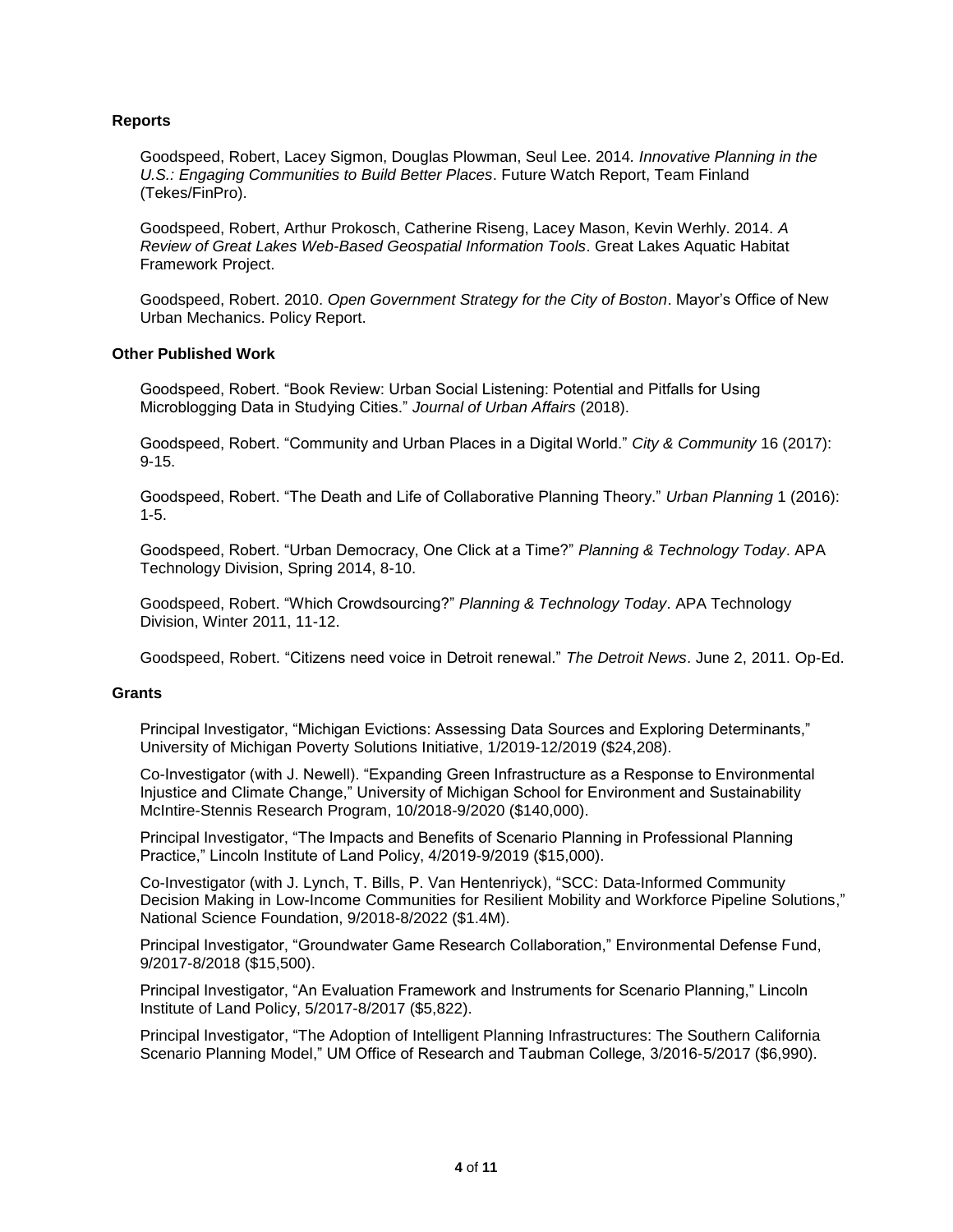Principal Investigator, "From Social Vulnerability and Neighborhood Effects to Planning Knowledge: Tools for Considering Social Equity in Scenario Planning," The Lincoln Institute of Land Policy, 8/2015-9/2016 (\$44,000).

Co-Investigator (with T. Veinot, V. Berrocal, P. Clarke, and D. Romero). "A 'Big Data' Approach to Understanding Neighborhood Effects in Chronic Illness Disparities." UMOR/Rackham Social Sciences Annual Institute, MCubed Diamond/Sloan Foundation and Moore Foundation, 5/2015– 4/2016. (\$109,777).

Principal Investigator, "Scenario Planning Laboratory Exercises and Scenario Guide," The Sonoran Institute, 7/2014–2/2015 (\$4,167).

Conference Director, "#micities: Technology Innovation in Michigan Municipalities and Beyond," Small Grants for Major Conferences, University of Michigan Office of Research, 7/2014 (\$2,500); Dean's Strategic Initiatives Fund, 7/2014 (\$500).

Principal Investigator, "Innovative Planning in the U.S." Finpro-Finland Trade Center, 4/2014–6/2014 (\$16,128).

Co-Investigator (with C. Riseng, K. Wehrly, E. Rutherford, L. Wang, and L. Mason). "Assessing Information Needs and Developing Tools for Great Lakes Ecosystem Management." University of Michigan Graham Sustainability Institute, 1/2014–8/2015 (\$214,602).

# **Online Publications**

Goodspeed, Robert. *Planetizen*. Blog Posts. Available online at <https://www.planetizen.com/user/10085> (Invited Contributor). "More Than Money: Civic Crowdfunding for Participatory Community Development." (with Katie Lorah) 8 Dec. 2015. "The Democratization of Big Data." 27 Feb. 2012. "The Coming Urban Data Revolution." 1 Sept. 2011. "Knowledge Management for Planning Organizations." 14 Feb. 2011. "iPads for Planning?" 2 April 2010. "The Future of American High Speed Rail: Regional and Slow." 13 Nov. 2009. "Open Data: Coming to a City Near You?" 19 Oct. 2009. "An iPhone in the City." 7 Sept. 2009. "Census 2010: What's Happening Now and What to Expect." 20 July 2009. "Making the Car Free Choice." 25 July 2009. "The New Normative Planning." 10 June 2009. "Why Is it So Hard To Build a Train?" 11 May 2009. "A Twitter in the City." 8 April 2009. "Whither the Regional Planning?" 29 March 2009. "Should the Internet Replace Newspapers for Public Notices?" 28 Sept. 2008. "The Origin of New Urbanism's Persistent Image Problem." 7 Sept. 2008. "Getting the Transportation Infrastructure We Need." 6 June 2008. "What Flavor of TEA Do You Want?" 28 March 2008. "Smart Growth at the Grassroots, Part 2" 14 Feb. 2008. "Smart Growth at the Grassroots, Part 1" 15 Jan. 2008. "Considering a Smart Growth President." 9 Dec. 2007. "Whither the Region? Good Question." 4 Nov. 2007. "City Building the American Way." 10 Aug. 2007. "Where Are the Star Planners?" 9 July 2007. "The Urban Freeway Conundrum." 9 May 2007. "How Can Planners Use the Web?" 7 April 2007. "A Neotraditional Building Boom on Campus." 9 March 2007. "Public Library in Limbo in Washington, DC" 22 Feb. 2007.

Goodspeed Update. Blog Posts. Available online at [http://goodspeedupdate.com/.](http://goodspeedupdate.com/)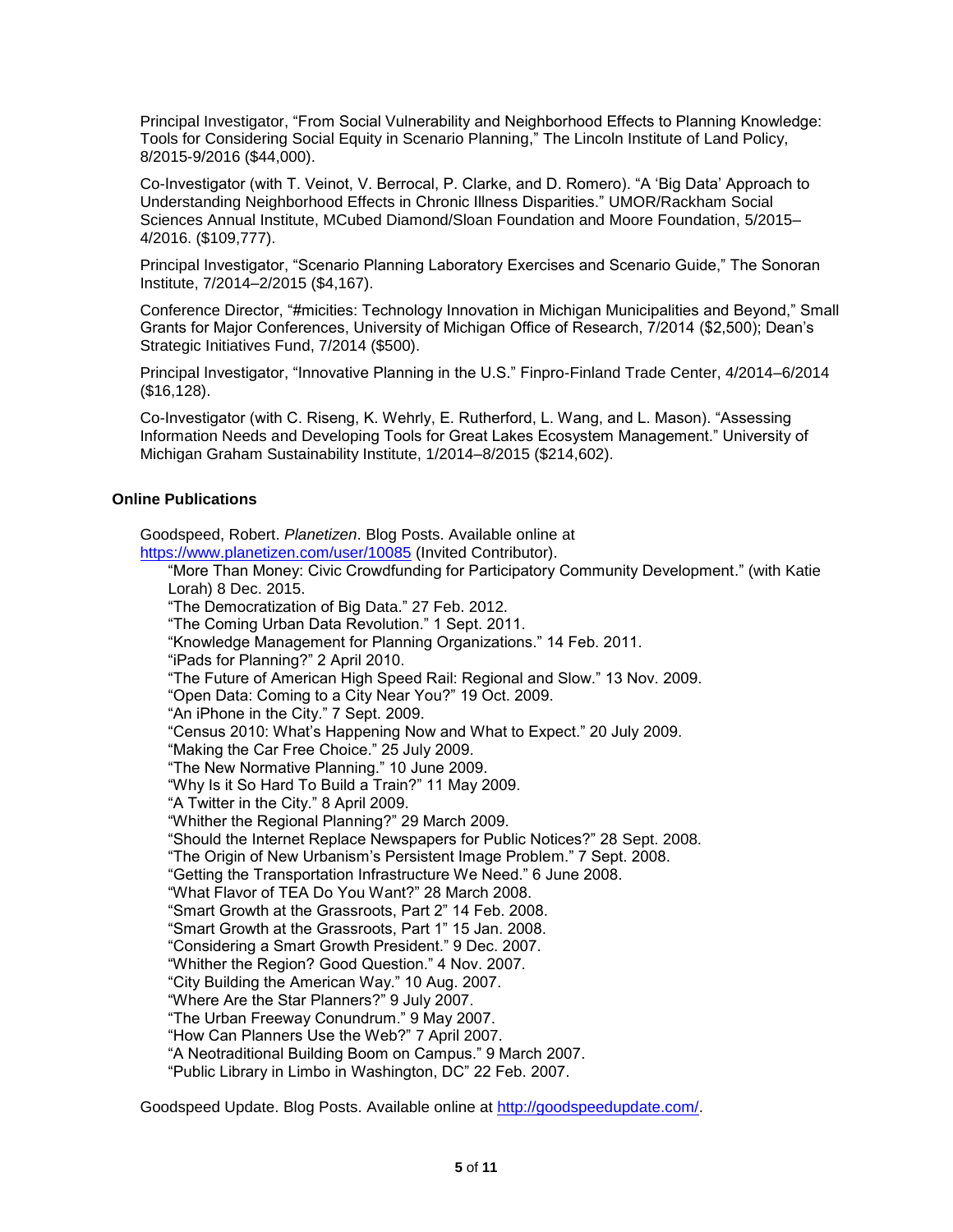Book Reviews "Review: Sadik-Khan's *Streetfight*." 31 May 2016. "Review: Ehrenhalt's *The Great Inversion*" 10 June 2013. "Book Review: Rybczynski's *Last Harvest*" 28 Jan. 2009. "Review: *A Better Way to Zone*." 20 May 2008. "Review: Leinberger's *The Option of Urbanism*." 22 Jan. 2008. "Checking Out *The Failures of Integratio*n." 17 Dec. 2005. "Reviewing *The Great Society Subway: A History of the Washington Metro*." 21 March 2006. "Review: Richard Sennett's *The Uses of Disorder*." 10 Jan. 2006. Other Selected Posts "On Studying Planning in the Detroit Region." 13 March 2015. "The Enduring Relevance of Donald Schön." 20 Jan. 2015. "The Trouble with 'Civic Media' Studies." 31 May 2013. "Can Technology 'Transform' Cities and the Lives of the Poor?" 17 Dec. 2012. "Crowdfunding Urban Infrastructure: Can It Be Done?" 11 July 2012. "Which Cities Create Comprehensive Plans?" 21 March 2012. "Should The T Keep a Commuter Subsidy?" 9 Jan. 2012. "Rising Fares on Boston's Subway for Safety and Reliability." 19 Dec. 2011. "The Art (and Science?) of Designing Urban Planning Processes." 30 Sept. 2011. "Back to the Future for Modeling Urban Systems: Research Mirage or New Frontier?" 12 Aug. 2011. "Bike Sharing Coming to Boston: What Infrastructure is Needed?" 22 July 2011. "The Problems With 'Platforms.'" 28 March 2011. "Public Sector Innovation: learning From History." 10 Jan. 2011. "Zoning Conflict Heats Up In Cambridge." 21 Oct. 2010. "Public Sector Crowdsourcing: What's Possible?" 17 Oct. 2010. "Can We Implement O'Reilly's 'Government as a Platform'?" 13 Sept. 2010. "Could the Big Dig Have Cost Less?" 7 July 2010. "Lights Out for Free Public Goods?" 14 June 2010. "What Government Data Should be Transparent?" 11 May 2010. "Urban Planning as Computer Game in Boston's Chinatown." 7 May 2010. "Is Urban Planning Dead?" 25 April 2010. "Who Needs 'Centralized City Planning'? Everyone." 6 April 2010. "Why the T is Broke." 11 Jan. 2010. "What is Government 2.0?" 6 Jan. 2010. "Which Big City Has the Greenest Transportation Profile?" 4 Jan. 2010. "Simulating Our Petroleum-Dependent Future." 28 Oct. 2009. "Does Data Matter in Urban Policy?" 12 Oct. 2009. "Placeblogs and the Nonplace Urban Realm." 3 Sept. 2009. "High Speed Rail: Getting Our Money's Worth." 5 Aug. 2009. "The Intercity Bus is Back." 4 Aug. 2009. "One Small Step for Social Data?" 13 July 2009. "Proposals for Reforming DC's Advisory Neighborhood Commissions." 23 June 2009. "Learning from i-Neighbors." 27 May 2009. "Detroit and the Limits to Urban Decline." 23 March 2009. "National Planning for America's Cities." 20 May 2009. "Preservation Debate Rages over Silver Spring's Falkland Chase Apartments." 10 March 2009. "Nostalgia is Not Urban Planning." 2 March 2009. "Data and Decisions in Government." 1 March 2009. "Public Works and … Internet Voting?" 3 Feb. 2009. "Will Electric Cars Fuel Urban Sprawl?" 13 Jan. 2009. "World Bank Policies and Public Participation." 10 Jan. 2009. "Where the (Brick) Sidewalk Ends." 3 Jan. 2009. "The Paradox of Cheap Parking, in Real Time." 18 Dec. 2008. "Searching for Philadelphia's Trinities." 2 Dec. 2008.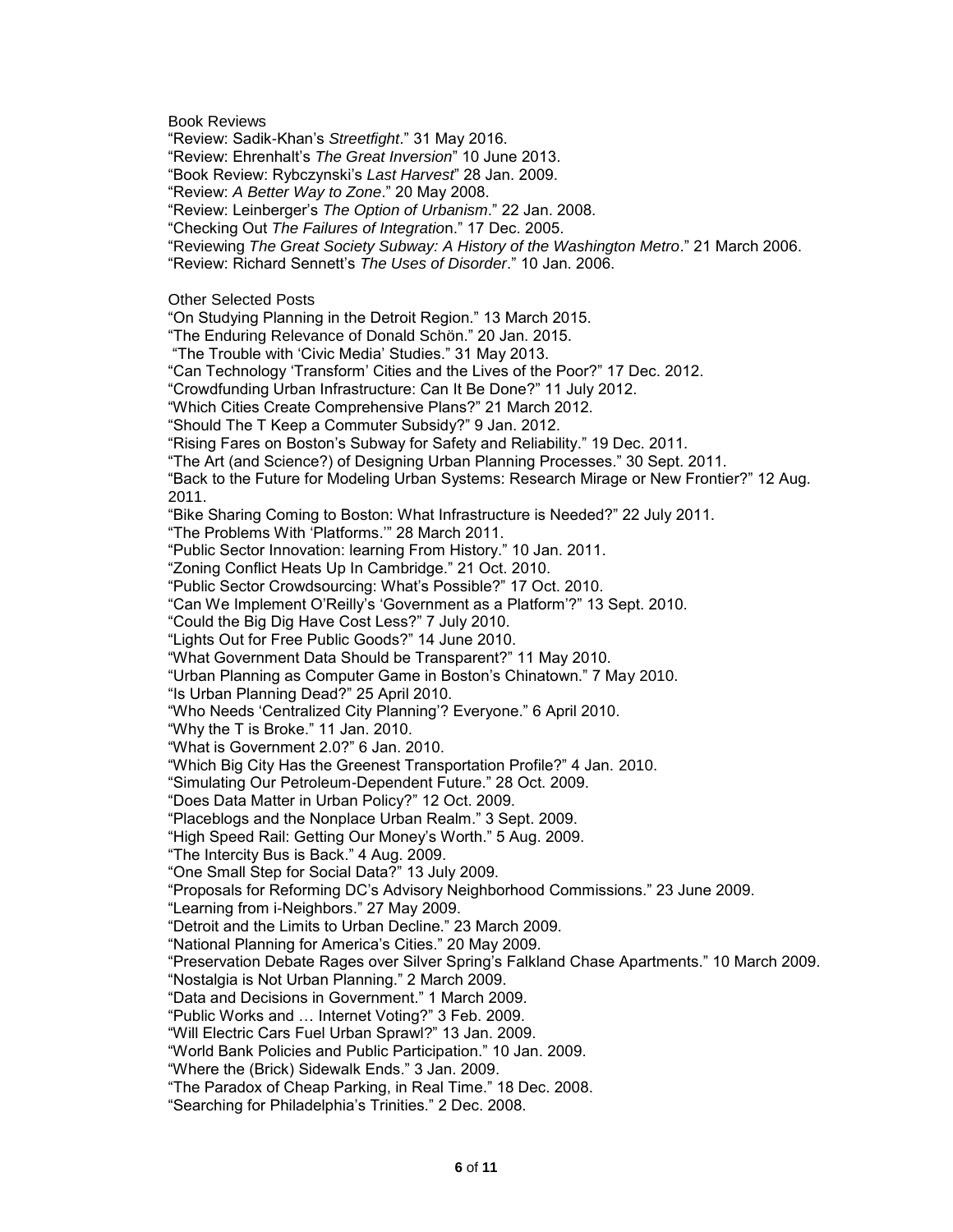"Moving Beyond Highways." 17 Oct. 2008. "Tolls More Equitable than Sales Tax for Funding Freeways." 20 Aug. 2008. "NIMBYism, Urban Development, and the Public Involvement Solution." 28 July 2008. "Who's Prohibited from Public Transit?" 11 June 2008. "Climate Change: The Moral Imperative for Smart Growth." 25 April 2008. "An Architectural Aesthetic of Efficiency." 21 April 2008. "Are Expensive Parking Meters Fair?" 4 March 2008. "The Relevance and Irrelevance of Richard Sennett." 29 Nov. 2007. "Understanding the 1960s 'Civil Disorders." 1 Aug. 2007.

# **Academic and Professional Conference Papers and Presentations**

"Defining and Evaluating Scenario Planning Success," and "Scenario Planning Basics: Reflecting on the Theory and Value of Scenario Planning," 13 September 2019, Consortium for Scenario Planning Conference, Columbus, Ohio.

"Planning Sustainable Built Environments with Scenarios," 27 February 2019, Built Environment + Cities Lightning Talks, School for Environment and Sustainability, Ann Arbor, MI.

"Can we collaboratively plan the smart city?" 28 March 2019. Presented at The Ohio State University, City and Regional Planning 40th Anniversary Symposium, Columbus, Ohio.

"Fostering Collaboration in Collaborative Groundwater Management through Serious Gaming," 6 May 2019, Water@Michigan Conference, Ann Arbor, MI.

"Analyzing Stakeholder Uncertainty Perceptions to Advance Collaborative Sustainability Science: Case Study of the Watershed Assessment of Nutrient Loads to the Detroit River Project." *Michigan University-Wide Conference on Sustainability*. Ann Arbor, MI. 15 February 2018.

"State of Scenario Planning Practice: Evaluation Framework & Educational Resources for Practitioners and Students." *Consortium for Scenario Planning Annual Meeting*. Denver, CO. 8 November 2017.

"An Evaluation Framework for the Use of Scenarios in Urban Planning." *Conference of the Association of Collegiate Schools of Planning*. Denver, CO. 12-15 October 2017.

"From Social Vulnerability and Neighborhood Effects to Planning Knowledge: Tools for Considering Social Equity in Scenario Planning." National Planning Conference. New York, NY. 8 May 2017.

"Civic Crowdfunding: Internet Mobilization for Place-Based Collective Action." *Conference of the Association of Collegiate Schools of Planning.* Portland, OR. 3 November 2016.

"Using Envision Tomorrow for Scenario Planning." *Transportation Research Board Conference on the Use of Scenario Planning in Transportation*. Portland, OR. 16 August 2016.

"Civic Crowdfunding: Internet Mobilization for Neighborhood Collective Action." *Michigan Interactive and Social Computing (MISC) Annual Retreat*. Ann Arbor, MI. 29 April 2016. Keynote Speaker.

"Tools for Considering Social Equity in Scenario Planning." *Open Scenario Planning Tools Symposium*. Austin, TX: Scenario Planning Apps Network. 20 November 2015.

"Tools for Collaborative Inquiry: Technology for More Intelligent Urban Planning." Columbus, Ohio: Center for Urban and Regional Analysis, The Ohio State University. 20 October 2015.

"Planning Support Systems as Pragmatic Tools of Inquiry." *Conference of the Association of Collegiate Schools of Planning*. Houston, TX. 24 October 2015.

"Advanced Concepts in Crowdsourcing and Civic Crowdfunding," and "Introduction to Design Thinking." *Geothink Summer Institute*. Waterloo, Ontario, Canada: University of Waterloo. June 2015.

"Disruptive Innovations in Transportation Infrastructure: A Framework for Stakeholder Identification," *Network on European Communications and Transport Activities Research (NECTAR)*. Ann Arbor, MI, 14 June 2015.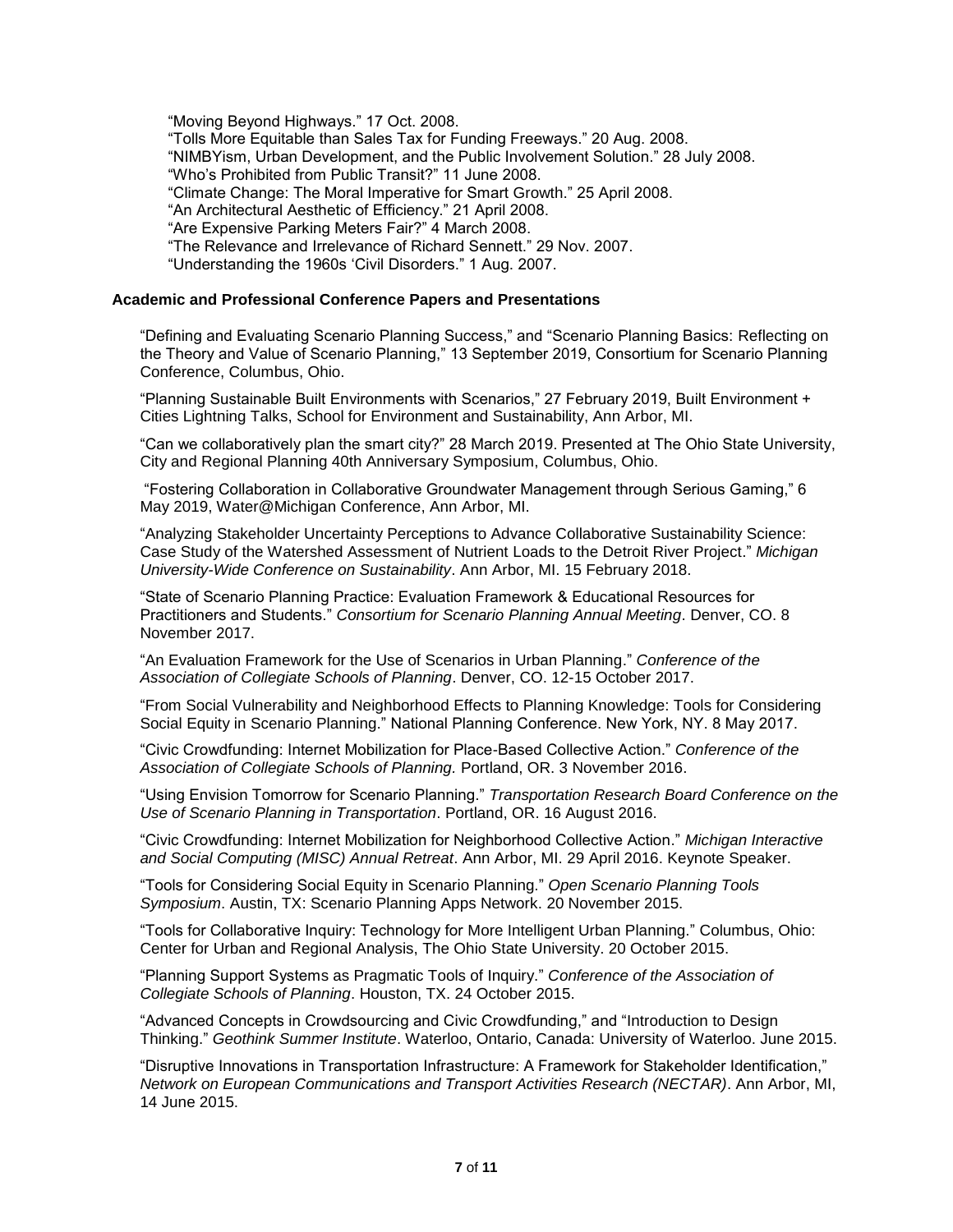"Scenario Planning Curriculum Update." *Open Planning Tools Group Symposium*. Silver Spring, MD: Scenario Planning Apps Network. 11 November 2014.

"Paradigms for Information Technology Research in Planning." *Conference of the Association of Collegiate Schools of Planning*. Philadelphia, PA, 1 November 2014.

"Crowdsourcing Street Beauty: A New Method for Visual Preference Surveys." *Workshop on Big Data and Urban Informatics.* Chicago, IL: University of Illinois at Chicago. August, 2014.

"Scenario Planning Tools: Introduction and Research." *National Planning Conference*. Atlanta, GA: American Planning Association. 28 April 2014.

"Scenario Planning Tools and Practice." *Moving Our Metro: Michigan Suburbs Alliance Conference and Annual Meeting*. Dearborn, MI. 15 November 2013.

"Local Public Health Information: Who Wants to Know What?" (with M. Arcaya, T. Reardon, K. Ito, J. Vogel, J. Buszkiewicz, T. Land and W. Li). *141st American Public Health Association Annual Meeting*. Boston, MA. 6 November 2013.

"New Tools for Participation in Planning: Theory, Representation & Emerging Practices." *Planning: Is There an App For That? Arizona APA Professional Development Workshop*. Phoenix, AZ. 15 November 2013. Webinar presentation.

"The Spaces of Urban Planning: Workshops, GIS, and Cities." *Society for Social Studies of Science Annual Meeting*. San Diego, CA. 12 October 2013.

"Computer Modeling for Social Learning in Land Use Planning." *Association of Collegiate Schools of Planning Annual Conference*. Cincinnati, OH. November 2012.

"Five Questions about Online Participation in Planning (and Five Hypotheses)." *Tools for Engagement Workshop*. New York, NY: Regional Plan Association and Lincoln Institute of Land Policy. New York, NY. 29 March 2012.

"Crowdsourcing Urban Planning?" *Virginia Tech Social Media for Planning Conference*. 22 April 2011. Pre-recorded webinar.

"Information Systems for Solving Wicked Urban Problems." *Urban Systems Collaborative Seminar Series*. 3 October 2011. Webinar presentation.

"Three 'Singular' Experiments in Participatory Democracy: Comprehensive Planning in Austin, Texas." *National Conference on Planning History*. Baltimore, MD: Society for American City and Regional Planning History. November 2011.

"The Dilemma of Online Participation: The Case of the Imagine Austin Comprehensive Plan." *Keeping up with Communication Technology: The Practical Use of Social Media*. Transportation Research Board Online Workshop. 21 September 2011. Webinar presentation.

"Rethinking the Urban Conversation: RethinkCollegePark.net." National Conference on Planning History. Oakland, CA: Society for American City and Regional Planning History. 17 October 2009.

"The Dilemma of Online Participation." Presentation at American Planning Association National Conference, Boston, MA, April 11, 2011.

"Internet Participation in Planning: Historical Context and a Framework for Discussion." *Princeton Summit on City Planning, Civic Engagement, and the Internet*. Princeton, NJ: Center for Information Technology Policy, Woodrow Wilson School of Public and International Affairs. 30 April 2009.

"Online Citizen Media in Three Cities: ArborUpdate.com, DCist.com, RethinkCollegePark.net." *CitMedia@SPJ Workshop at the Society of Professional Journalists and National Journalism Conference*. Washington, DC. October 2007.

## **Other Presentations**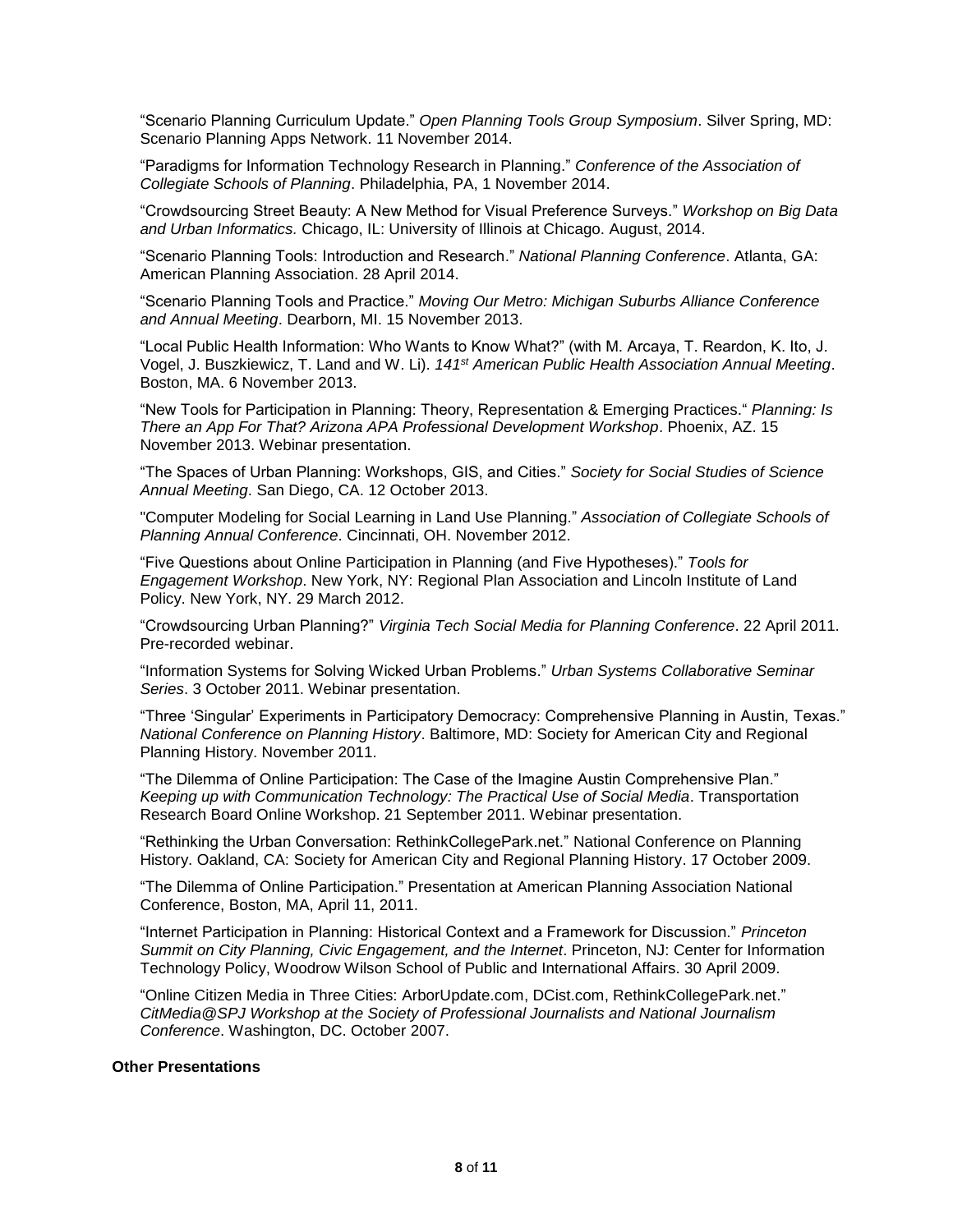"Civic Crowdfunding: Who Participates and Why?" Patronicity Webinar on *Harnessing Community Capital in an Era of Changing Tax Regulations.* 23 January 2018.

"Cultural Competency in Planning(?)" *People and Place.* Ann Arbor, MI: Cultural Competency Collective, 9 February 2016.

"Beyond Black Boxes: John Dewey as a Democratic STS Theorist," *University of Michigan STS Mini-Conference*. Ann Arbor, MI. 20 March 2015.

"What Can GIS Do for You?," *GIS Day*. Ann Arbor, MI. 19 November 2014.

"Civic Crowdfunding: A New Method of Participatory Community Development." *#micities 2014*. Ann Arbor, MI, 4 October 2014.

"Urban Neighborhood Mapping Sector Introduction." Presentation to Social Venture Fund, University of Michigan Stephen M. Ross School of Business. Ann Arbor, MI. January 20, 2014.

"Planning Support Systems for Scenario Planning." Presentation to City of Ann Arbor Planning & Development and Systems Planning Staff. Ann Arbor, MI. December 5, 2013.

"Embodied Computation for Social Learning: Findings from Field Research on Planning Support Systems." *Michigan Interactive & Social Computing Annual Retreat*. Ann Arbor, MI. 3 December 2013.

# **TEACHING**

## **Courses Taught**

A. Alfred Taubman College of Architecture and Urban Planning, University of Michigan

URP 506: Planning Methods – Quantitative Focus (Winter 2018, 2019)

URP 535: Introduction to Urban Informatics (Fall 2017)

UP 506: Introduction to Geographic Information Systems (Fall 2013, Winter 2014, Fall 2014, Winter 2015, Fall 2015, Fall 2016, Winter 2019)

UP 614: Collaborative Planning (Winter 2014, Fall 2014, Fall 2015, Fall 2016, Fall 2018)

UP 529: Scenario Planning: Theory and Practice (Winter 2015, Winter 2016, Fall 2018)

UP 529: Sustainability and Social Change (Winter 2016)

*Teaching Assistant*, Department of Urban Studies and Planning, Massachusetts Institute of Technology

11.S952: Economic Development Tools and Techniques (Spring 2013)

- 11.220: Quantitative Reasoning and Statistical Methods for Planning I (Spring 2012)
- 11.520: Introduction to Spatial Analysis and Workshop in GIS (Fall 2011, Fall 2012)
- 11.201: Gateway to the Profession of Planning (Fall 2010)

MIT Graduate Teaching Certificate, 2011

*Teaching Assistant*, Department of Plant Science and Landscape Architecture, University of Maryland

LARC 160: Introduction to Landscape Architecture (Fall 2006, Spring 2007, Fall 2008, Spring 2008)

*Instructor*, Honors Program, College of Literature, Sciences and the Arts, University of Michigan

HON 135.006: Student Activism and Social Change (Winter 2004)

# **Thesis and Dissertation Committees**

Undergraduate Thesis Advisor, 2018. Julia Berg. (UM Program in the Environment)

Ph.D. Dissertation Committee, 2018. Youyang Hou. (UM School of Information)

Ph.D. Dissertation Committee. Xiang Yan. (UM Urban and Regional Planning)

Ph.D. Dissertation Committee. Camille Barchers. (Georgia Tech, School of City & Regional Planning)

Ph.D. Dissertation Committee. Tom Logan. (UM College of Engineering)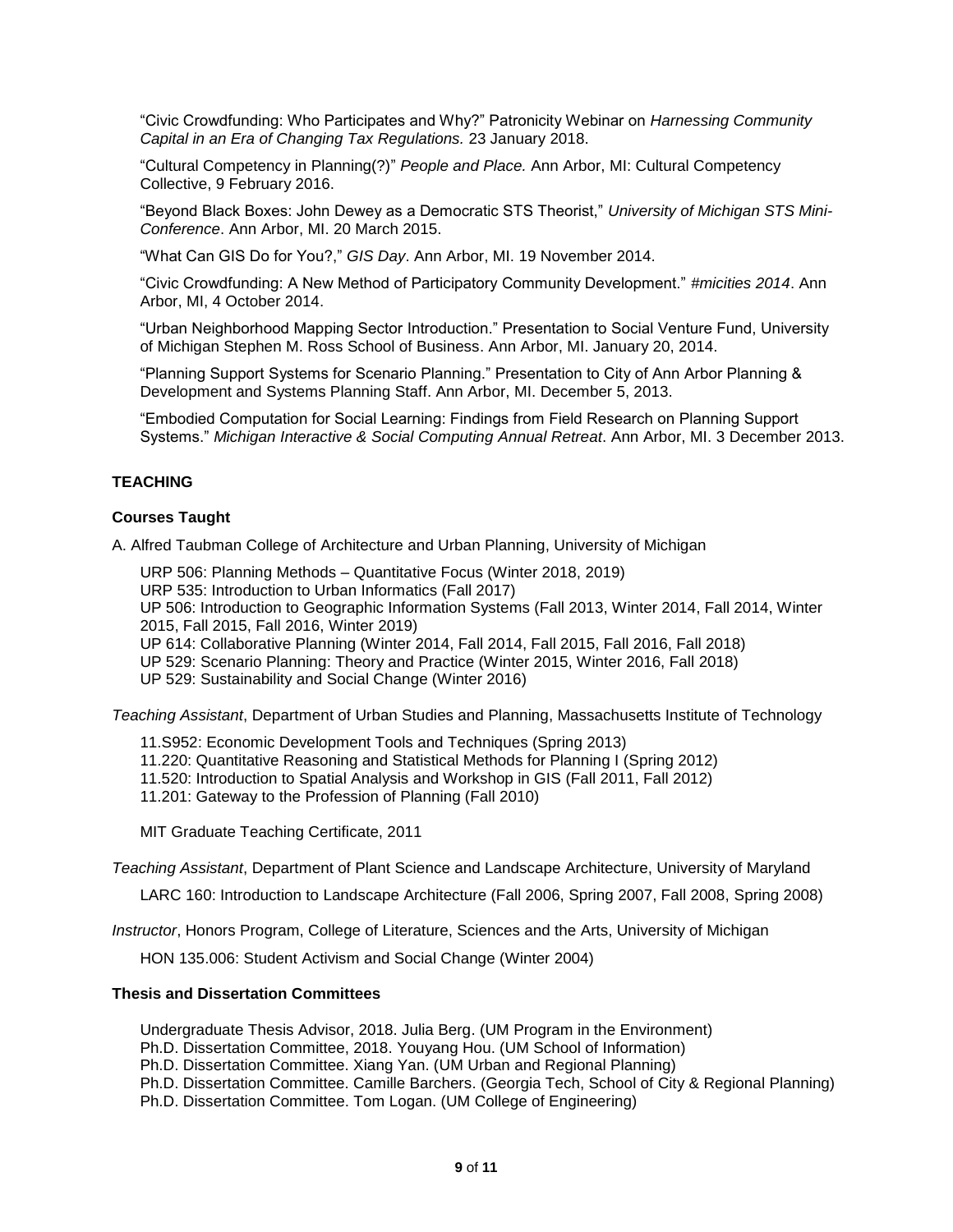Ph.D. Dissertation Committee. Seulgi Son. (UM Urban and Regional Planning)

Ph.D. Dissertation Committee. Susan Grasso. (University of Delaware, Biden School of Public Policy & Administration)

Ph.D. Qualifying Committee. Yuanqiu Feng. (School for Environment and Sustainability)

Ph.D. Qualifying Committee. Daniel Phillips. (UM School for Environment and Sustainability)

# **SERVICE**

# **Committees**

# **A. Alfred Taubman College of Architecture and Urban Planning, University of Michigan**

Spatial Analysis Laboratory Faculty Ad-Hoc Committee, 2014-present. Chair. Urban and Regional Planning Program, Master of Urban Planning Admissions Committee, 2014-2016 Urban and Regional Planning Program, Curriculum Committee, 2015-2016, 2017-2018 Urban and Regional Planning Program, Faculty Search Committee in Physical Planning, 2015 Urban and Regional Planning Program, Research Committee, 2014-2016, 2017-2018 Urban and Regional Planning Program, Diversity Committee, 2017-2018

## **University of Michigan**

Urban Informatics Certificate Program, Faculty Committee, 2015- present. Chair. #micities Conference Planning Committee, 2014. Chair. #micities Conference Planning Committee, 2016. Member.

# **MIT Department of Urban Studies and Planning**

Faculty Search Committee in Technology, Media, and Community Development, 2011–2012 Doctoral Research Seminar Planning Committee, 2011–2012 Organizing Committee Chair, PlanningTech@DUSP Conference, 2011

# **University of Maryland Department of Urban Studies and Planning**

Dean Review Committee, School of Architecture, Planning, and Preservation, 2008 East Campus Redevelopment Community Review Steering Committee, 2007–2008

# **Other University Service**

*Next House Graduate Resident Tutor.* Cambridge, MA: Massachusetts Institute of Technology. 2010– 2013.

# **Professional Memberships**

American Institute of Certified Planners, 2017-present Urban and Regional Information Systems Association, 2010–present American Planning Association, 2006–present Executive Committee Member and Newsletter Editor, Technology Division, 2008–2015 Society for American City and Regional Planning History, 2007–present

# **Academic Service**

Board of Directors. Computers in Urban Planning and Urban Management. 2018-present.

Ad-hoc reviewer for 32 journal articles (since 2013), including for publication in *Journal of Planning Education and Research, Journal of the American Planning Association, Landscape and Urban Planning, GeoForum, Environment and Planning B, Journal of Urban Technology, Computers, Environment,* and *Urban Systems,* 

Ad-hoc reviewer of 12 research and book proposals (since 2013), including for the National Science Foundation, Routledge, and Elsevier.